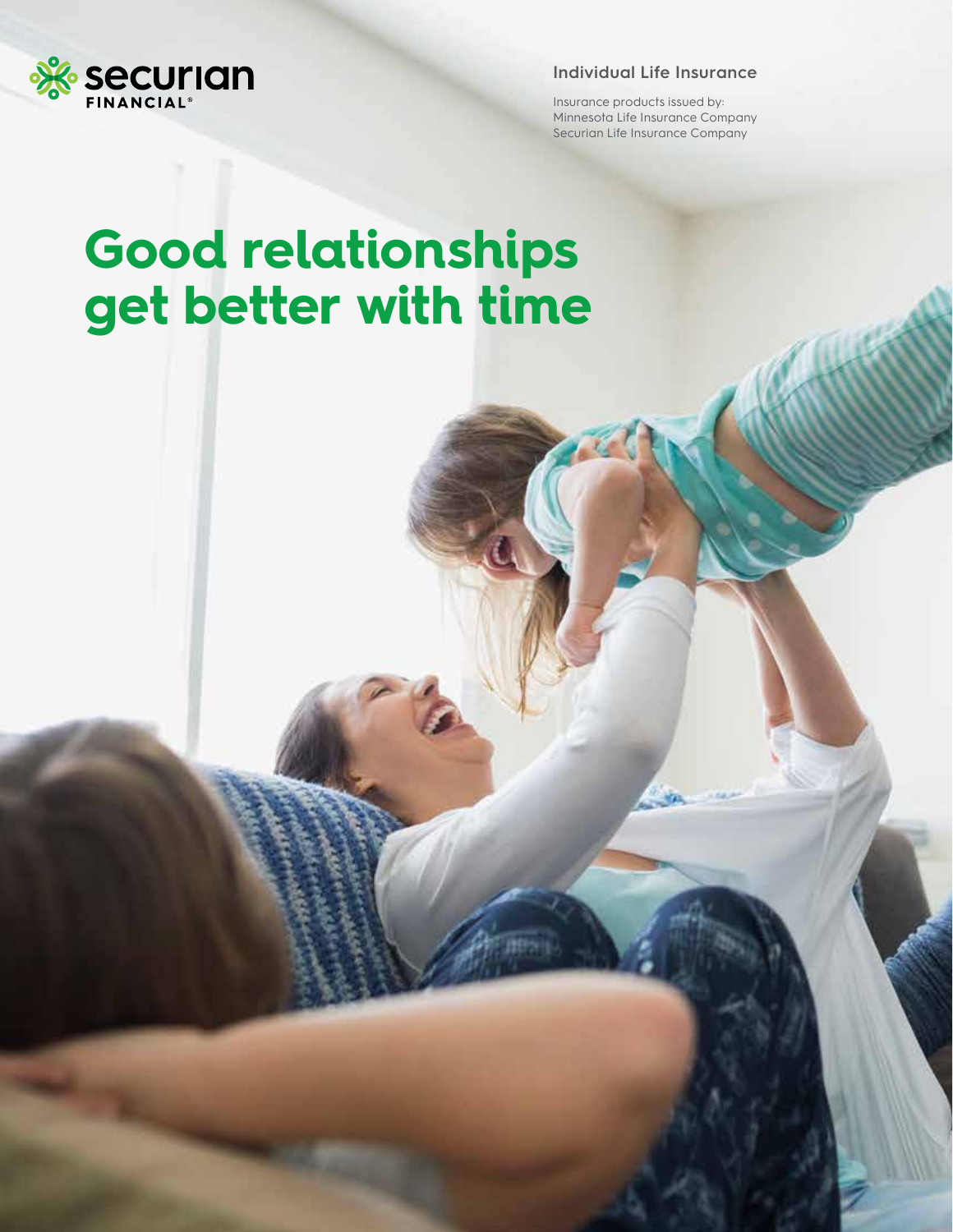## **We give you confidence so you can enjoy the here and now**

When you purchase life insurance, it's important to work with a company you can count on. At Securian Financial, we're guided by our purpose: helping customers build secure tomorrows. Our longevity, financial strength and diversity are testaments to the strength of our company.

Since 1880, we've been there for those who see family as their most valuable asset — building a uniquely diversified company that has outlasted economic ups and downs while staying true to our customers.

We're the sixth largest insurance company in the United States, with **nearly \$1.4 trillion insurance in force and more than 21 million customers in North America.1**



We have a history of putting our clients' needs first. With our mutual holding company structure, we aren't pressured to deliver short-term returns to shareholders. Instead, we focus on serving your long-term needs.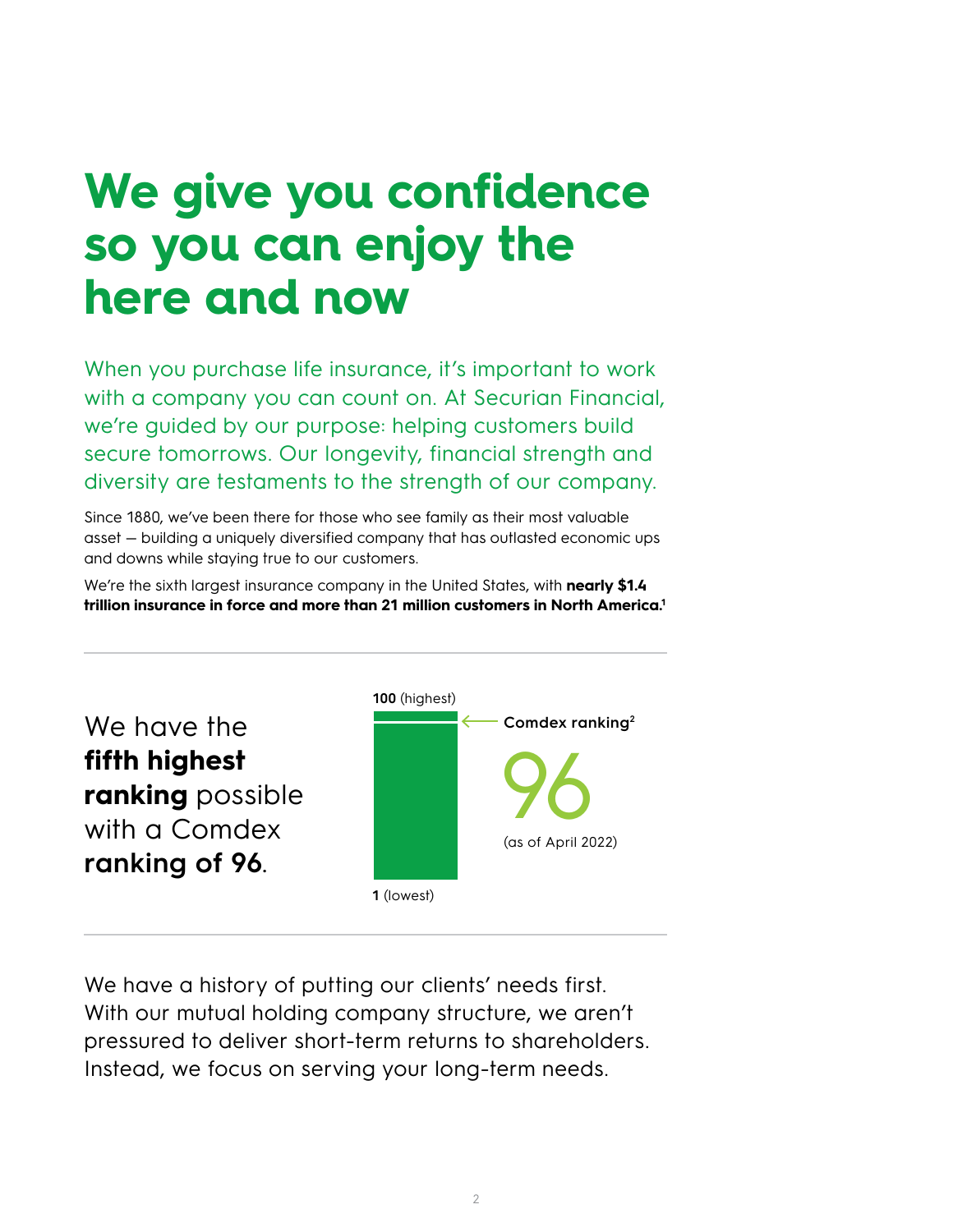## **Every client is important to us**

Our clients who passed away last year left behind someone who counted on them for support — and we were there for them when they needed us most.

\$492M

**In 2021, we paid over \$492 million to 2,895 families. It didn't matter if...**



A claim was \$17 or \$9.7 million;



The coverage had been in place for 42 days or 87 years;

The individual was 14 years or 103 years old.



Securian Financial Group Individual Life Claims Department, December 31, 2021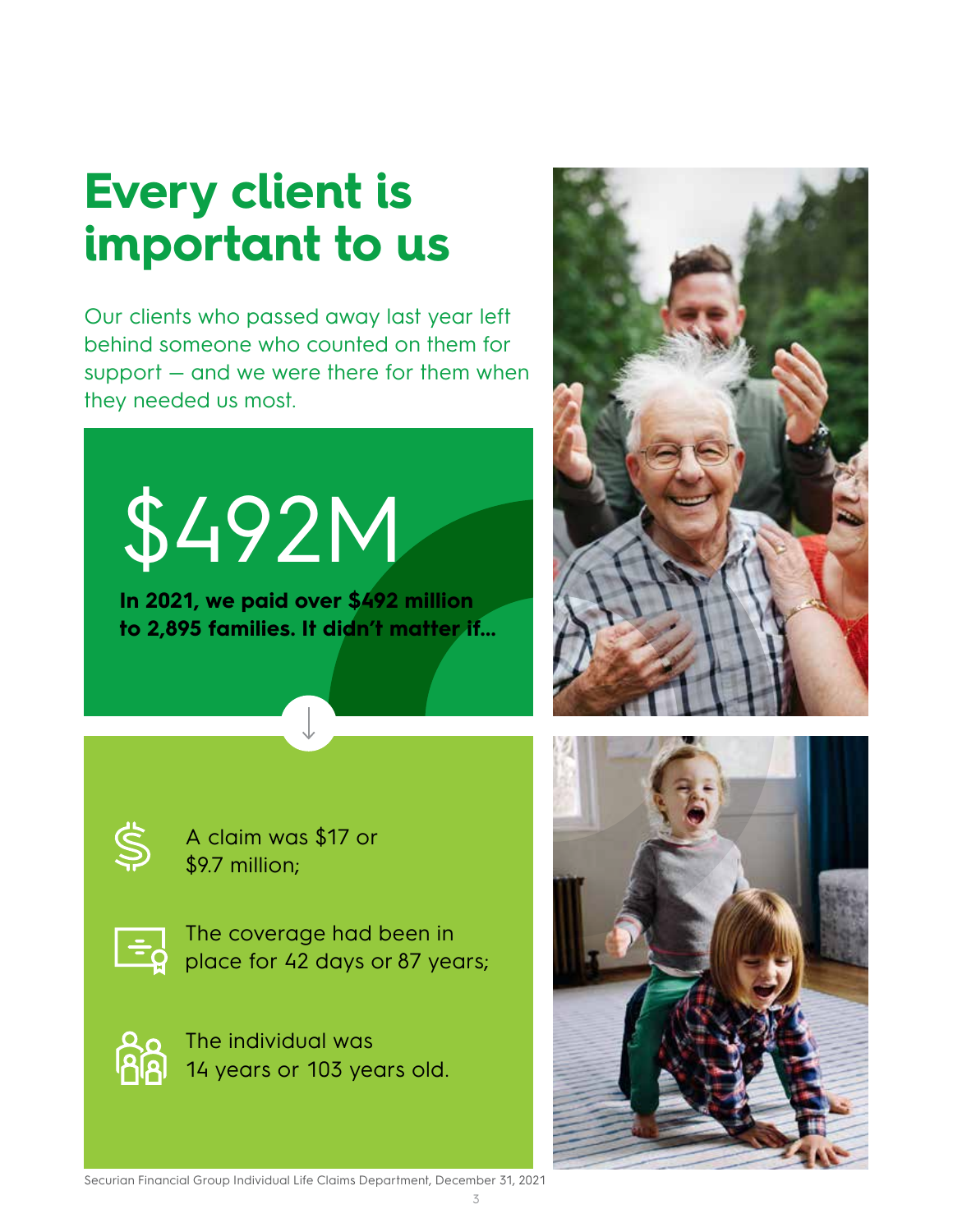# **Focused on your priorities**

We have offered the same growth cap rates to all of our clients whether they bought their Indexed Universal Life (IUL) policy 10 days or 10 years ago. **We have not used higher introductory caps to entice sales.**



### **Policies that work for you**

We design policies for real life and want your policy to work for you. If you own one of our older products and you think one of our new products will better suit your needs, we make it easy to exchange your existing policy for a new one whenever possible. And in general, we don't require additional medical evaluations if the face amount remains the same.



Since 2006, we've provided over 50 product enhancements to existing policyholders.

For example, we offer new indexed accounts and agreements to our existing policyholders whenever possible.

**Other companies lower caps on current policies and launch new products with higher rates which can negatively impact existing policy performance.**

**Other companies may require you to surrender a policy, incurring fees, and may require additional medical evaluations.**

**Other companies require clients to purchase an entirely new product to get the same benefits instead of applying new features and enhancements to existing contracts.**

### **When we do well, you do well**

We reinvest our profits back into the clients who help earn them by offering higher caps and dividends. Some carriers use profits from one business line to improve another business line's products. That means the profits those clients helped earn are reinvested in completely different contracts.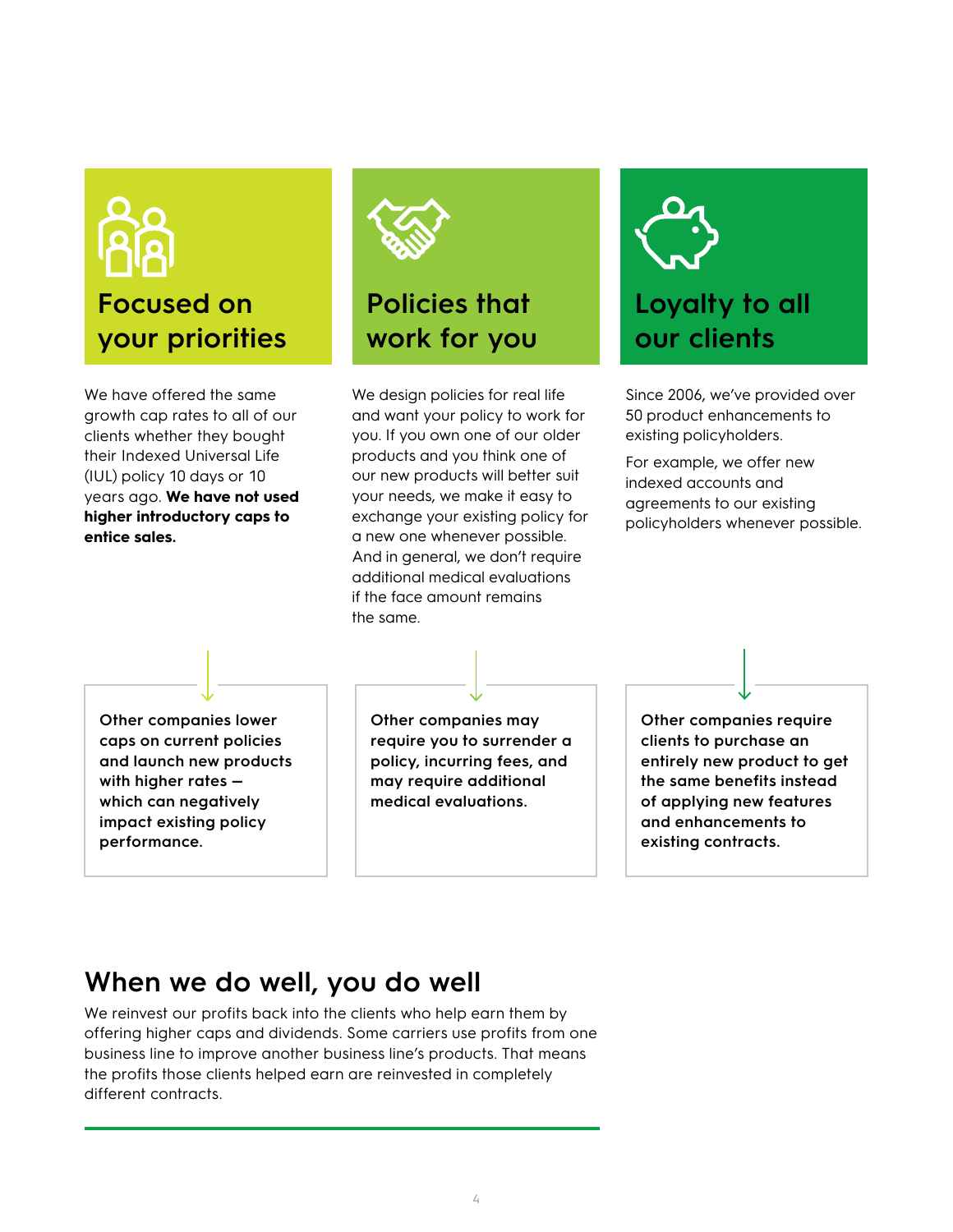

### **One size does not fit all**

Whether you need protection for your loved ones after you're gone, help funding college for your kids, supplemental retirement income or help with medical expenses — we've got a solution that fits your needs.